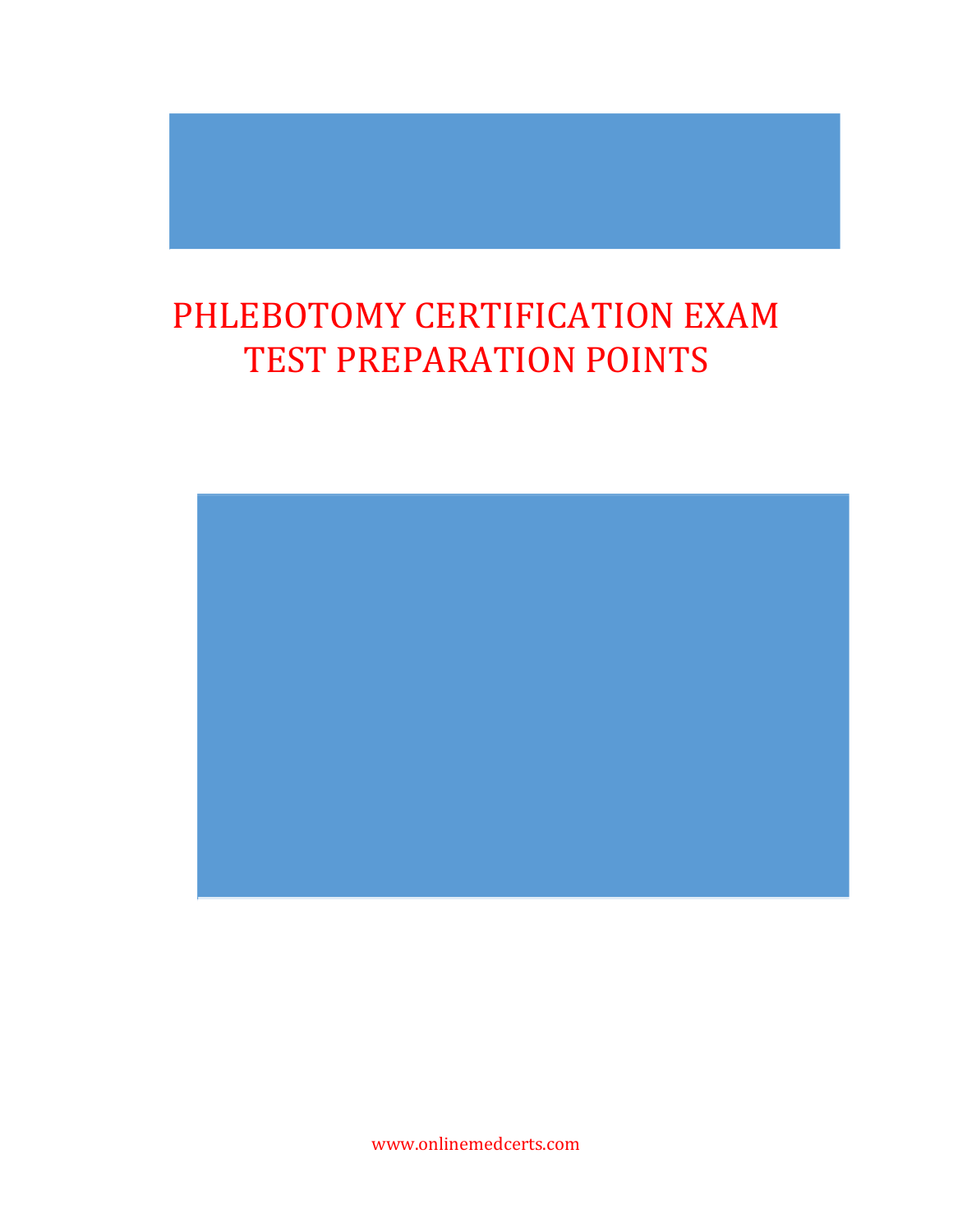- 1. In healthcare, the idea of treating all human blood and certain body fluids as if they are known to be infected is called a control plan.
- 2. Examples of special protective clothing and equipment are gloves, face masks, eye shields, lab coasts.
- 3. The virus that causes AIDS can be transferred by infected body fluids such as blood, breast milk, semen, vaginal fluids.
- 4. Infection control practices include handwashing, wearing face masks, wearing proactive eyewear.
- 5. A test that measures the number of red blood cells, white blood cells and platelets is called a hematology test.
- 6. The process of removing or destroying bacteria is called decontamination.
- 7. The process by which blood cells form clots to stop bleeding is called coagulation.
- 8. Blood serum is normally white
- 9. All specimen tubes should be clearly marked with the following information: patient's full name, dob, date of draw, phlebotomist initials
- 10. The following sites should be avoided if possible when drawing blood: areas of thick scare tissue, same side as a mastectomy, an arm with an IV
- 11. The site where blood is drawn from should be cleaned in a circular motion from the site outward
- 12. Once the blood is drawn, used needles should be disposed of in sharps container
- 13. A blood collection tube with a lavender top has the additive EDTA

www.onlinemedcerts.com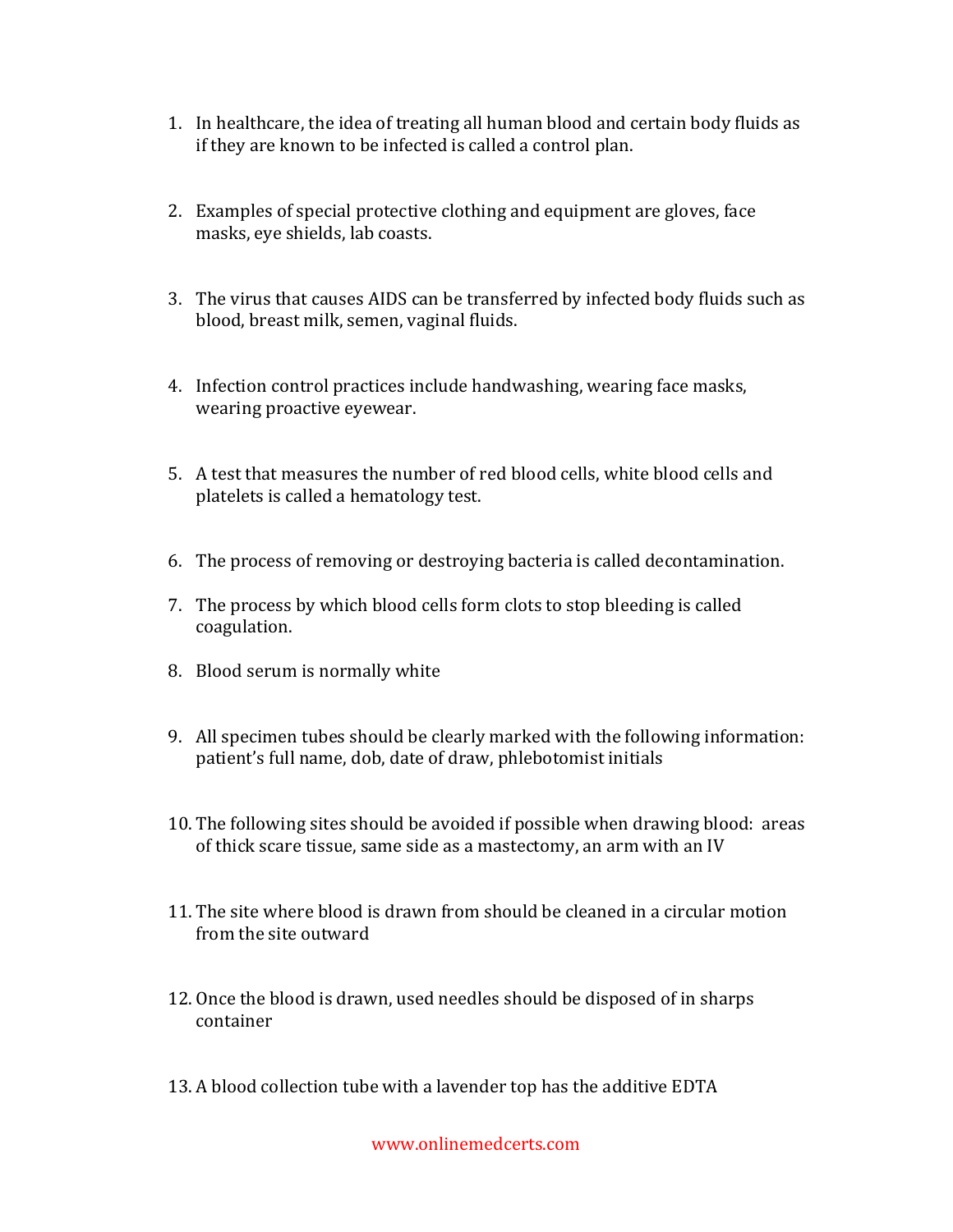- 14. A tube with sodium heparin as an additive has a dark green top.
- 15. Blood must not be drawn over an IV infusion/ transfusion site.
- 16. After blood collection, evacuated tubes with additives must be inverted and mixed gently and thoroughly
- 17. OSHA requires the employer to provide the following to the employee: training and education on infection control, personal protection equipment, repair and replacement of PPE's
- 18. Infection control guidelines are set in part by OSHA
- 19. The virus that causes AIDS is HIV
- 20. The primary source for the spread of viruses in the healthcare setting is blood
- 21. A gown contaminated with dried blood should go in the biohazard waste container
- 22. The study and application of moral values and judgments as they apply to the field of medicine is called medical ethics
- 23. The evaluation of services and outcomes in healthcare using acceptable standards is the practice of quality assurance
- 24. In healthcare, negligence is a type of malpractice.
- 25. A patient's full understanding of all known possible risks, outcomes, and alternatives to a specific treatment is needed for consent to treatment
- 26. Under the standards of reasonable care, a healthcare worker may be legally protected when they act within the expected standards of similar health are professionals.

www.onlinemedcerts.com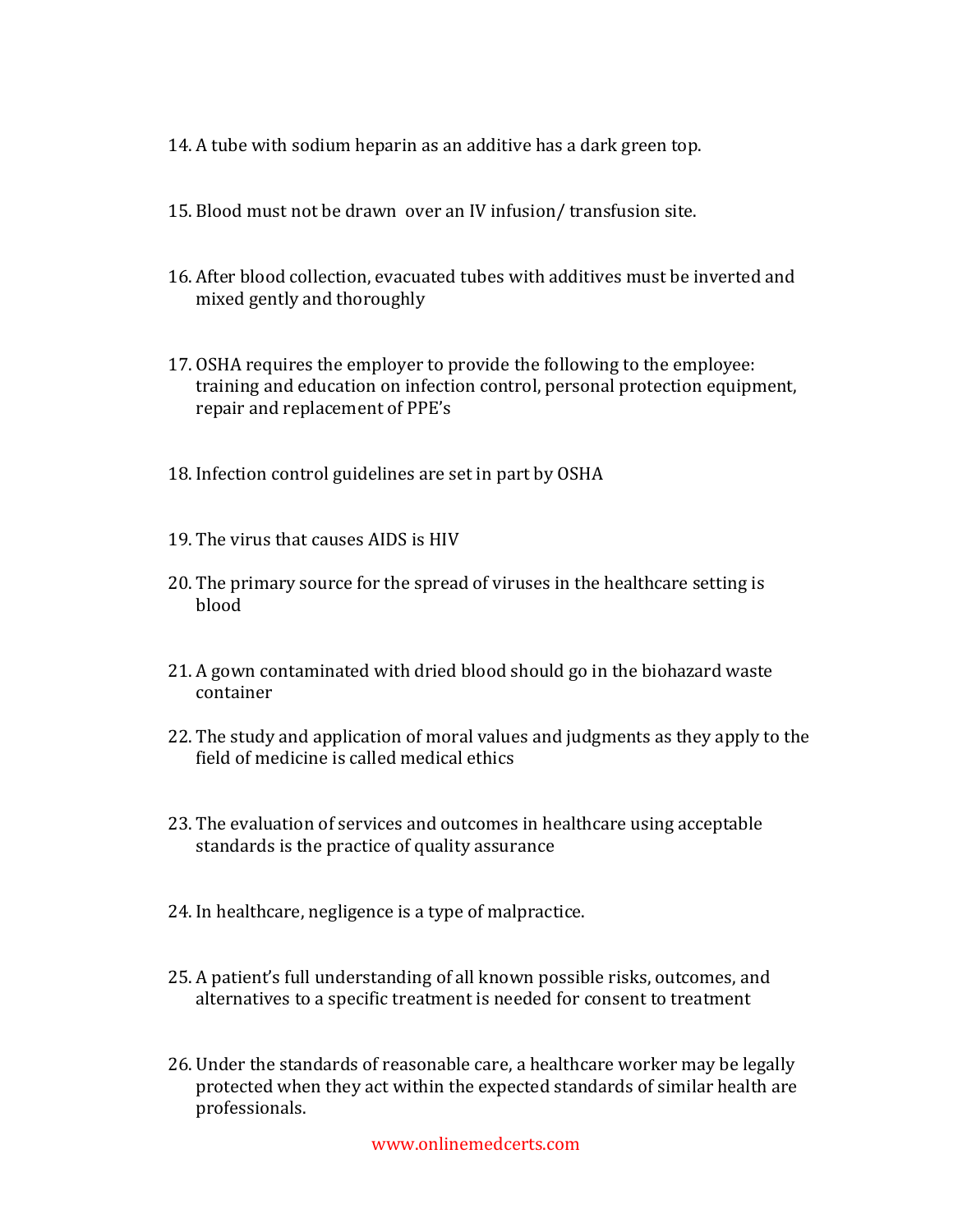- 27. Patient privacy is legally protected and requires consent for use of personal information and medical records.
- 28. Factors that affect the patient's capacity to make medical decisions are life threatening emergencies, mental incompetence and mental illness.
- 29. The following facts are true about capillaries: they branch off arterioles, are part of the body's microcirculation system and are one layer thick
- 30. Capillaries circulate blood from digestion.
- 31. The circulation of blood through the capillaries provides oxygen and nutrients to the cells.
- 32. The cardiovascular system includes the blood, heart and blood vessels.
- 33. Hand hygiene is a very important method of infection control.
- 34. A sphygmomanometer measures blood pressure.
- 35. The number that represents the most amount of contraction in a heart beat cycle is systolic blood pressure.
- 36. In a blood pressure reading, the bottom number represents diastolic blood pressure.
- 37. The concept of asepsis is being free of contaminants, bacteria and viruses.
- 38. Isolation practices include placing a patient in a private room.
- 39. communicable diseases are spread from person to person, in air and water
- 40. an example of heat sterilization is autoclaving